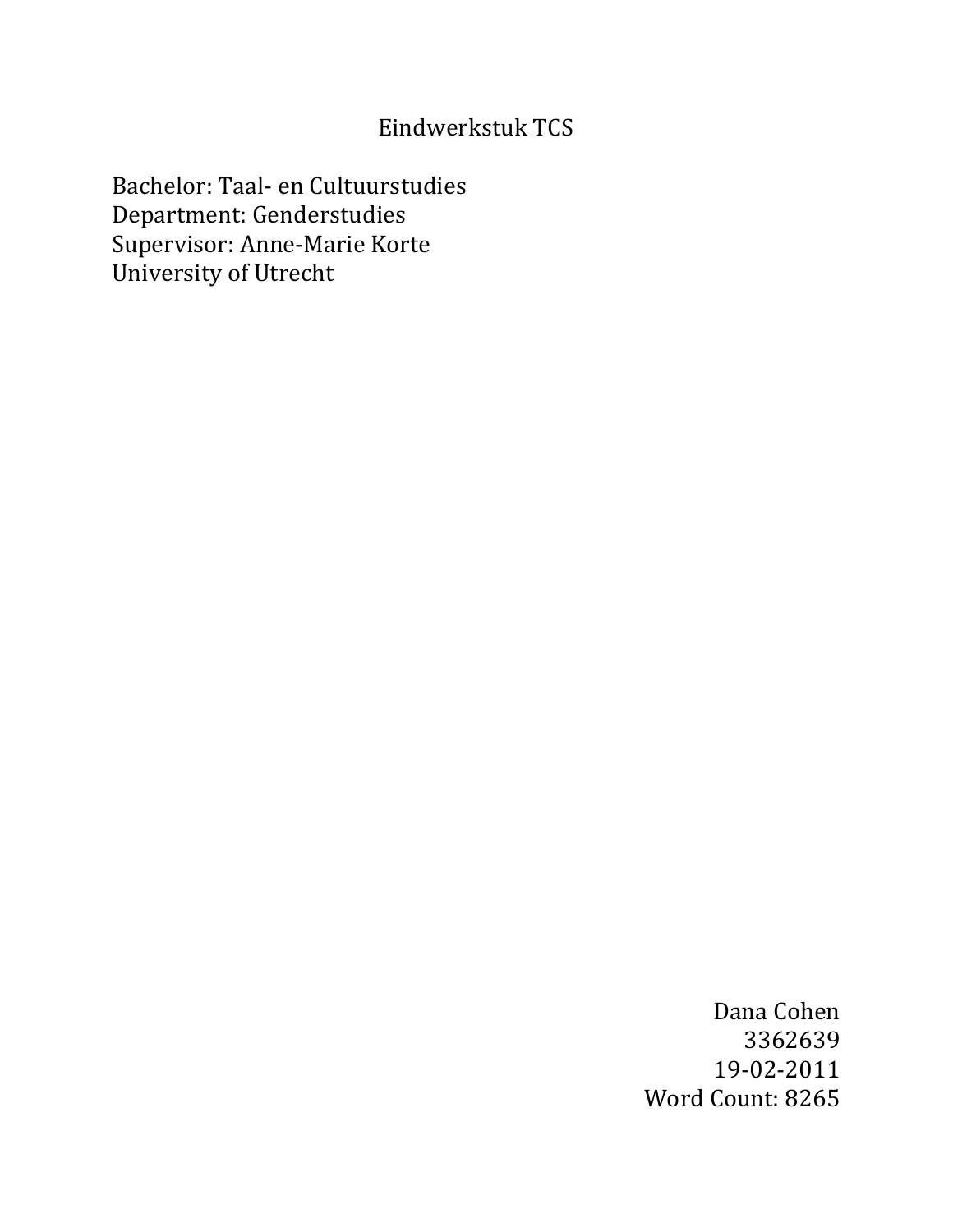# **The Current Rape Discourse and its Consequences**

#### **Introduction**

Rape is a subject frequently discussed in feminist literature, and much has been written about it. Legal matters on the subject have changed significantly in the past decades, something that has been applauded by women and men alike. However, the current discourse which is used to describe rape has done little good for women. In the contemporary discourse, the image of a stereotypical rape is one in which the rapist is a complete stranger to the victim and is mainly motivated by sexual urges. A high level of physical violence must be exerted on the victim, and without visible bodily harm a victim must actually have been a willing participant rather than a victim. A second feature of the discourse is the constant portrayal of all women as victims. This counts for women who have not been raped, since they are at all times *potential* victims, and should subordinate their independence to the prevention of possible sexual assault. It also applies to women who have been raped, since their image is that of a woman whose life has been damaged beyond repair. A third characteristic of the rape discourse is that women can and should struggle against an attacker with all their might. This idea disregards the dangers inherent to such a strategy. It also underestimates the psychological effects that an attack has on its victim, limiting her ability to fight effectively. A fourth component of the recent rape discourse is its notion of a post-rape trauma development to be imminent. In this paper I will argue, however, that the trauma women tend to develop following rape is encouraged by the way rape is being represented in everyday speech, and would be less severe if the discourse would change. The memory of rape can and should be overcome, but a change in the discourse is first needed.

In this paper, I will first discuss four myths about rape that have been disproven but are still too often taken to be true. I will also highlight the negative repercussions that the false beliefs in these myths bring with them and provide examples from the recent discourse to illustrate the relevance of these myths in today's society. Second, I will discuss how the contemporary discourse surrounding rape victimizes both women who *have* been raped and women who have *not* been raped. Third, I will pay attention to the emphasis in the rape discourse on the ability and necessity for women to psychically resist to sexual assault, and the negative consequences that come along with it. Fourth, I will discuss the phenomenon of post-traumatic stress disorder (PTSD) in rape victims, and argue that the trauma is encouraged by the way rape is being represented in everyday speech, and would be less severe if the discourse would change. Lastly, I will provide a framework for a new discourse to discuss sexual violence, and offer my conclusions.

It should be noted that this thesis focuses on the rape of female adults. Although I will not attempt to specifically define 'adult' by pinpointing an exact age when adulthood starts, it is of importance that the claims I make do not refer to children who are sexually abused. It is my belief that the development of a trauma in a child will work differently than that in an adult, and this should be researched separately. Furthermore, the thesis is on the Western world in its totality and the Western world only. The situation of a woman in, for example, Saudi Arabia is completely different from the image portrayed in this thesis. The power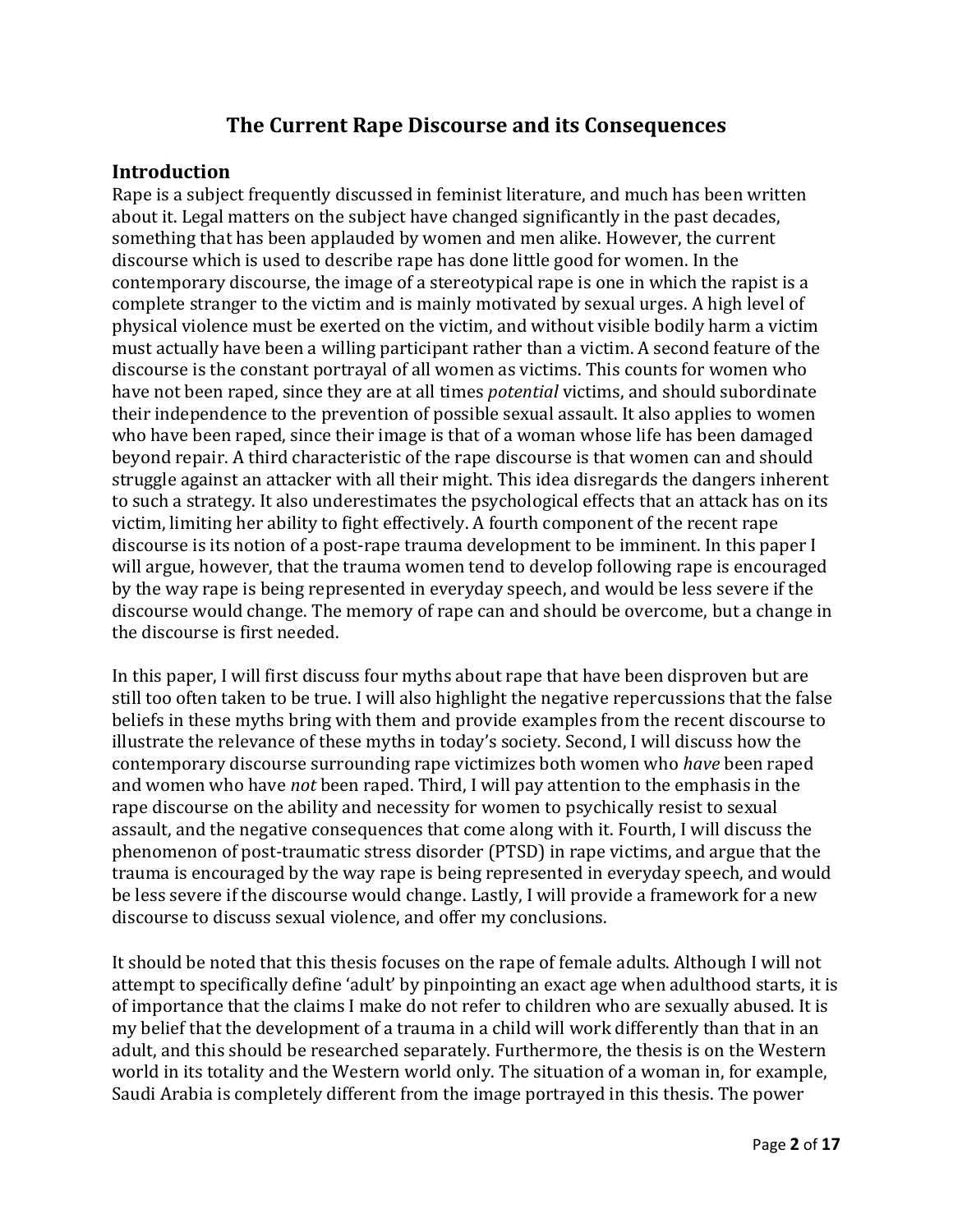relations in non-Western countries are very different from the Western ones, and should also be researched separately. I define the Western World to be the English-speaking continents, Europe, and Israel, since these share many cultural similarities. Based on Christian-Judeo religious morals, these societies are built in a patriarchic way. Although three waves of feminism have taken place and greatly improved the status of women in the West, the issue of female sexuality is still a problem. On the one hand, female sexuality is often hidden and made irrelevant, for a decent woman is not supposed to express sexual urges in the public. On the other hand, the female body is often sexualized up to the point that women are often seen as sexual objects rather than independent individuals. These dynamics become clear in examining the discourse surrounding rape in different Western countries. Publicly and officially, rape is seen as a horrible act from which women should be protected. Simultaneously, however, rapists often enjoy more protection from the state and the society than the rape victims themselves, and the issue of rape is frequently used to keep women in a state of oppression. Examples I use in this thesis to show today's relevance to the myths surrounding rape are taken from different countries in the West, namely the Netherlands, Sweden, Israel and the United States.

## **Rape Myths**

There are many myths connected to rape and sexual assault that have been proven false. Unfortunately, many of them are still thought to be factual and are prevailing in the mainstream discourse on rape. One of the disputed fables has been the idea of rape as a sexual phenomenon, instead of a violent display of power (Lees 1996:xii). The prevailing notion before the seventies was that rape was inherent in the male sexuality, and men cannot be expected to control their biological urges after a certain point (*Ibidem*). It has also been said that when a woman experiences an event as rape, it has been a misunderstanding rather than bad intent on part of the man (*Ibidem*). However, on many accounts of rape, the attack has been planned in advance. This renders the argument of acute sexual urges groundless (Gregory and Lees 1999:110). Unfortunately, many in the academic community have not yet embraced the new notion that rape is an act of violence rather than sexual desire (Koss and Harvey 1881:40).

Many feminists have strongly argued in favor of the breakdown of this myth. Lees, for example, claims that rape has no relation to pleasure, but is connected to rage and patriarchal predation (Lees 1996:213). Susan Griffin also refers to rape as a form of violence, perpetrated with the goal to deny women their right to autonomy. She even argues that rape is a form of mass terrorism, since the victims of rape are often randomly chosen (in Buss and Malamuth 1996:121). I take this point even further, by arguing that rape encompasses *all* the components of terrorism. Although definitions of terrorism differ, most agree that a definition should at least cover the following: 'An act or threat of *violence*, which utilizes terror or *fear* in order to cause *psychological effects* and anticipated reactions to achieve *political* ends.' The first component, namely *violence*, has already been discussed. The second part, which alludes to *fear*, can be seen in the fact that women who have been raped tend to lose their faith and trust in others. In extreme cases, rape victims develop PTSD and sometimes remain in a constant state of fear. The third characteristic of terrorism, the *psychological effects* that the perpetrator expects to induce in the targeted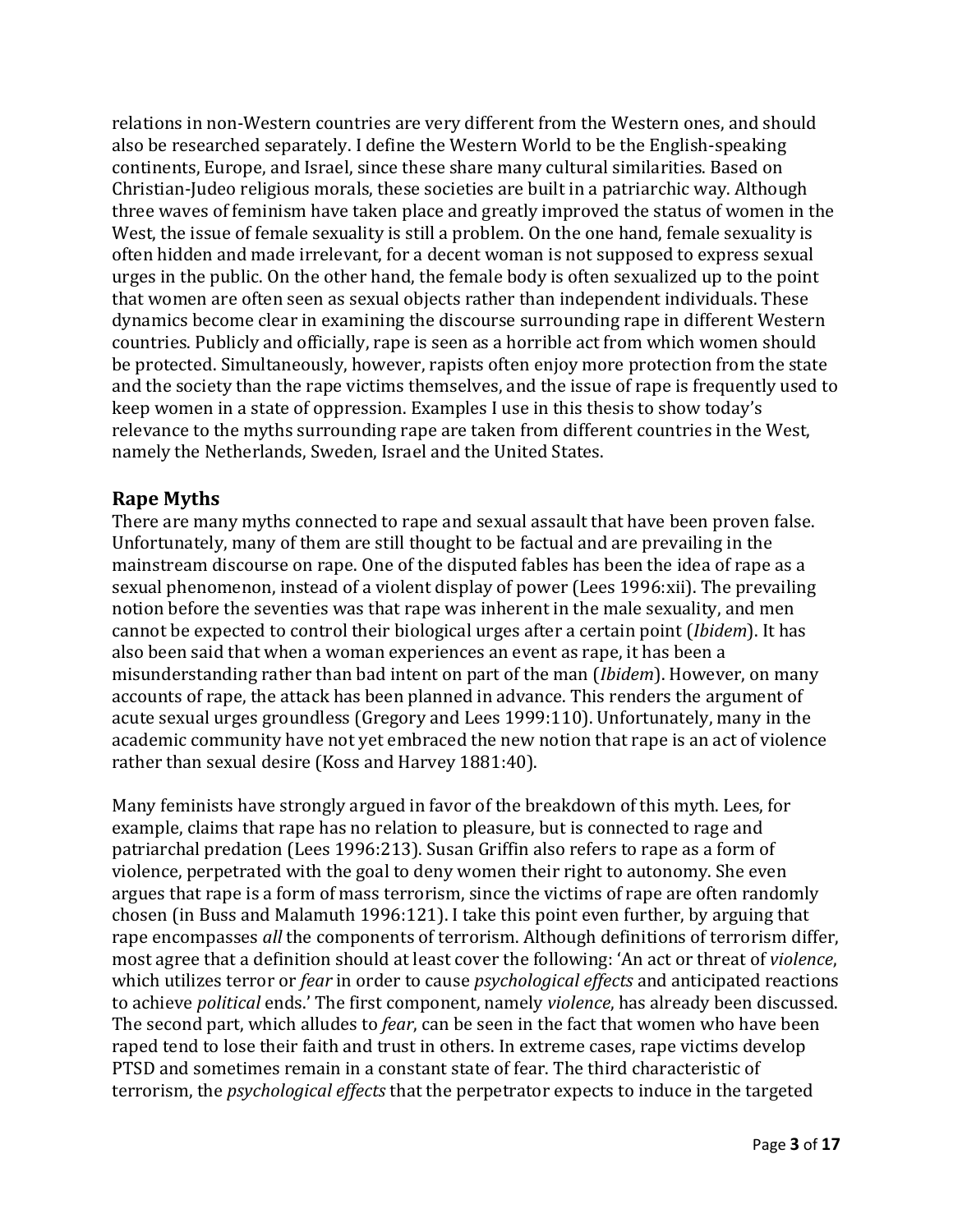population, is also present in rape. Except for influencing the behavior of the victims themselves, the threat of rape affects the behavior of women in general. The last element of terrorism is the goal of achieving *political ends*. The political goal of rape can be defined as the subjection of women. In the words of Brownmiller, "It is a deliberate, hostile, violent act of degradation and possession on the part of a would-be conqueror, designed to intimidate and inspire fear (Brownmiller 1975:391)." In addition, research conducted in the United States has proven that not only the rape of women, but also the rape of men has more relation to the urge to dominate and exert ones power over someone, than to sexuality (Gregory and Lees 1999:113).

The belief in this myth inevitably carries negative consequences with it. Most notably, it offers men a justification to rape. The myth has, after all, been used to explain the supposed uncontrollability of the male sexuality, which denies the rapist any liability (Lees 1996:213). Zsuzsanna Adler seconds this by arguing that this myth endorses the false idea that women subjected to rape enjoy it as much as their perpetrators do (in Lees 1996:256). To counter this, it is necessary to change the general perception of rape. Brownmiller argues that our patriarchal society consciously endorses and implants those beliefs which provide men with "the ideology and psychological encouragement to commit their acts of aggression without awareness, for the most part, that they have committed a punishable crime, let alone a moral wrong (Brownmiller 1975:391)."

That this myth is still present in everyday speech can be seen in the case of Former Israeli president Moshe Katsav. Katsav, the highest-ranking official in Israel to ever have been sentenced to a prison sentence, was convicted in December 2010 of raping a former employee while serving as the president of Israel, and sexually harassing two other women and committing indecent acts while serving as tourism minister. He has also been found guilty on charges of obstruction of justice (The Associated Press 2011 pars:6-7). The testimony of A., one of the complainants in the Katsav case, illustrates the power imbalance that was always present in her relations with her boss and former Israeli president: "Always that imbalance between us… Some things are said without words. And you depend on him, your livelihood depends on him, he gets to decide whether or not you will work there (Edelman 2011:par. 11)." The experience for at least one of Katsav's victims is thus primarily about power, not sex. Other witnesses have also described how Katsav treats his female employees as subordinates, and "treating the female workforce as a pool out of which he chose sexual objects (Edelman 2010:pars. 1+4)." In this case, therefore, the perpetrator also used his superior power to subject his victims, rather than sexual persuasion. Still, outsiders look back at the events as normal sexual intercourse: "He didn't rape anyone. Everything was consensual (Haim Yona, qtd. in Yagna 2010a:par. 2)." The lack of a connection between rape and sex is thus not evident in the Israeli discourse on rape.

Another example concerns Mark Berck, a political blogger from the Netherlands. When the Dutch politician Ivo Opstelten argued in early 2010 that rapists should always be imprisoned (AD 2010), Berck argues against this in his blog. He prefers rapists to undergo psychiatric help rather than a prison sentence, since, according to him, the perpetrator has a distorted view on normal sexual relations (Berck 2010:pars. 2-3). Berck is thus also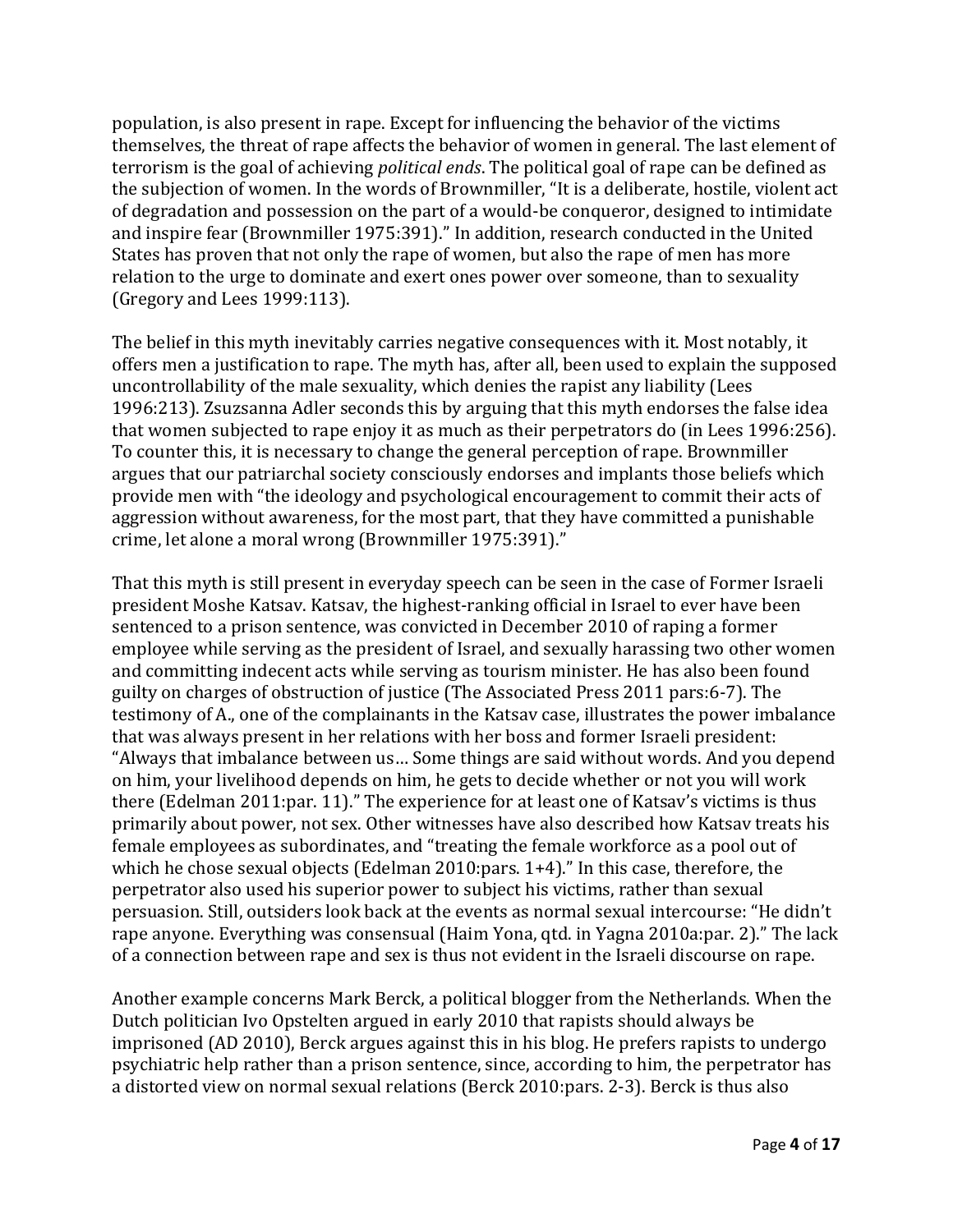amongst those who still confuse the power relations inherent in rape with sexual intercourse.

However, there is one disclaimer to the notion of rape as violence rather than sex, namely, that it is important to differentiate between the way the *target* of rape experiences the event and the way the *perpetrator* experiences the same act. The *motivation* of the attack may be sexual while the *consequences* may be predominantly violent (Buss and Malamuth 1996:120). Moreover, different victims also hold different views on the subject. Raped women who feel victimized by the experience are more prone to consider it to have been an act of violence, while women who did not blame the perpetrator as much are more inclined to relate to the occurrence as a sexual one (*Ibidem*:122). Moreover, men can rape for different reasons. In some cases they may be more sexually motivated than in others (Lees 1996:213). For example, Diana Russell argues that husbands who rape their wives do not do so purely to subordinate their wives, but are mostly sexually motivated (Buss and Malamuth 1996:129).

A second characteristic of rape that has been proven wrong is the idea of the rapist as a stranger to the victim, who attacks his prey in a dark alley (Koss and Harvey 1991:30). Relatedly, the rapist is often depicted as a black man (Lees 1996:xii). Often, a rapist will be portrayed as "a hideous creature with fangs at full moon, not even human (Holmstrom and Burgess 1983:176)." This image, however, is a false one, since in most instances of rape the victim and perpetrator are not strangers to each other (Lees 1996:xii; Holmstrom and Burgess 1983:198). To illustrate, a 1990 study on rape in Ohio, United States, conducted by Koss, Koss and Woodruff showed that in thirty-nine percent of the rapes researched in this study, the perpetrator was the husband, partner, or a relative of the victim. Only in seventeen percent of the cases were the perpetrator and victim complete strangers to each other (Koss and Harvey 1991:15). Another study, this one conducted in the United Kingdom, concluded with similar findings, showing that most rapes take place between people who were familiar (Lees 1996:11). Especially in occasions of 'completed rape,' as opposed to other cases of sexual violence such as sexual intimidation, rape is a more common phenomenon among people who are close to one another, than among people with little or no relation to each other (Koss and Harvey 1991:33). In fact, when a woman and man have had sexual relations in the past, this increases the chances of rape. One explanation for this can be the man's belief that he has the right to sexual relations with a specific woman since he has already had so in the past. In this case, the intention of the male may not necessarily be to inflict pain upon someone, but he may be genuinely guided by the belief that he is within his rights (*Ibidem*:330-4).

The representation of rapists as strangers and anomalies has negative repercussions for women. First, because rapists are believed to always be strangers, women who have been raped by an acquaintance will often not be believed (Lees 1996:xii). When the victim and perpetrator know each other well, and especially if they have had sexual relations in the past, the defense lawyer will use this information to discredit the complainant during a trial (Holmstrom and Burgess 1983:176). This also happens outside of the court room. Rape victims are often thought to be falsely accusing an innocent man when the perpetrator does not resemble the stereotypical idea of what a rapist is supposed to look like. Second,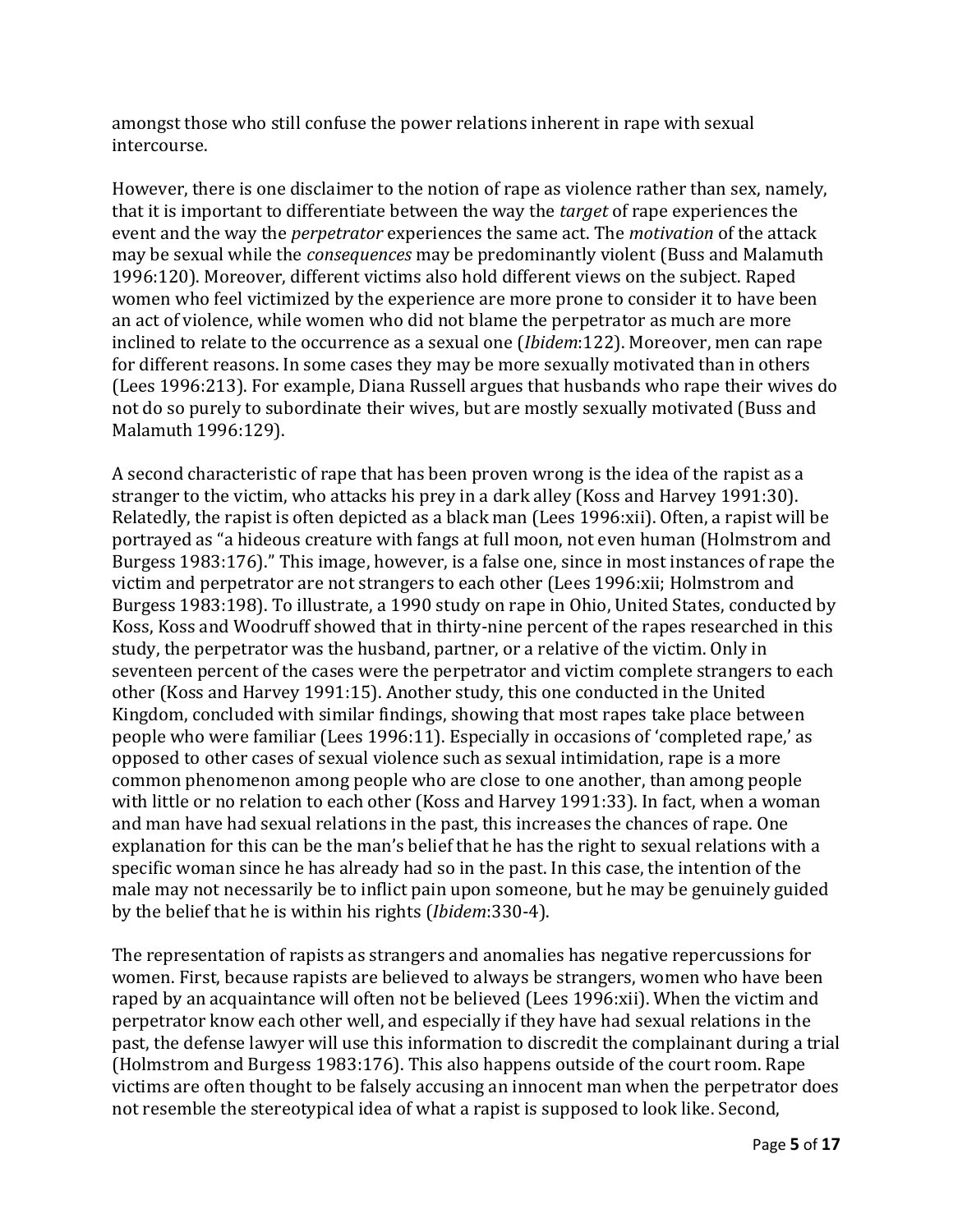women are taught to be extremely careful around strangers and to take sufficient precautions to never walk the streets at night alone. Since the notion that a rapist is a stranger who attacks his victim on the streets is proven wrong, these precautions are not only responsible for making women more dependent on men, they are also ineffective to prevent rape from occurring. In fact, women are taught to rely on *those* men, who, statistically speaking, more often turn out to be rapists than the men they are supposed to be protected from. Third, the experience of rape by an acquaintance, should it occur, will be more traumatizing if the woman has always been under the impression that she may be raped by a stranger but never by someone that she knows (Lees 1996:17). She will also be more likely to blame herself for what happened if the perpetrator was familiar, and especially if she had sexual relations with him before the attack.

A case in point is the conclusion of a study by Dr. Avigail Moor of Tel-Hai Academic College in Israel. According to the findings, sixty-one percent of Israeli men and forty-one percent of Israeli women do not accept forced sex on an acquaintance to be rape. Ninety percent of both men and women said, however, that forced sex on a stranger did constitute rape. Moreover, only 7.3 percent of men and 8.5 percent of women consider forcing sex on a spouse to be rape (Weiler-Polak). Consequentially, the form of rape that is most prevalent in society, namely rape by an acquaintance, will often not be recognized as being rape by the court, the perpetrator, or even the victim.

More proof that this myth is, unfortunately, still believed today can be found in reactions to the rape accusations against Dutch soccer player Robin van Persie. In June 2005, Persie was arrested on charges of rape (Nu.nl 2005). The reactions this triggered on online forums illustrate the deep belief in the rape myth that a rapist is always a scary, ugly creature. Consequentially, when an attractive, young, famous male is accused of rape, the charges must be false. Roughly translated from Dutch, comments included "Van Persie can get any bitch, why in the name of God would he rape a bitch (Sjakie01, qtd. in Rob 2005)," "Why would a famous person commit such a serious offense, when he can get a woman on every finger (Ogrish, qtd. in Rob 2005)," "He can get enough women that would be willing to do it with him right away, so why would he rape someone? (Renske, qtd. in Pseiko 2005)," and "Why would he sleep with a WHORE... if he can get enough pretty girls... (TCTM, qtd. in Pseiko 2005)." According to the general discourse, a famous and good looking man can thus not be a rapist. This plays into the myth that rape is connected to sex rather than power, and also shows that the 'stranger out of the bush'-myth is still present in the Dutch discourse on rape.

A third disproven myth is a compilation of notions that all insinuate that 'rape' as such does not really exist. For example, "no really means yes," "nice girls do not get raped," "women love to be swept off their feet and taken by force," and "it is impossible to rape an unwilling woman (Koss and Harvey 1991:30; Holmstrom and Burgess 1983:175)." These all imply that what women call 'rape' is merely a healthy form of sexual relations. As a consequence, women who have been raped will themselves be blamed for what happened, and rapists will often not be held responsible for their actions either in the courtroom or in society.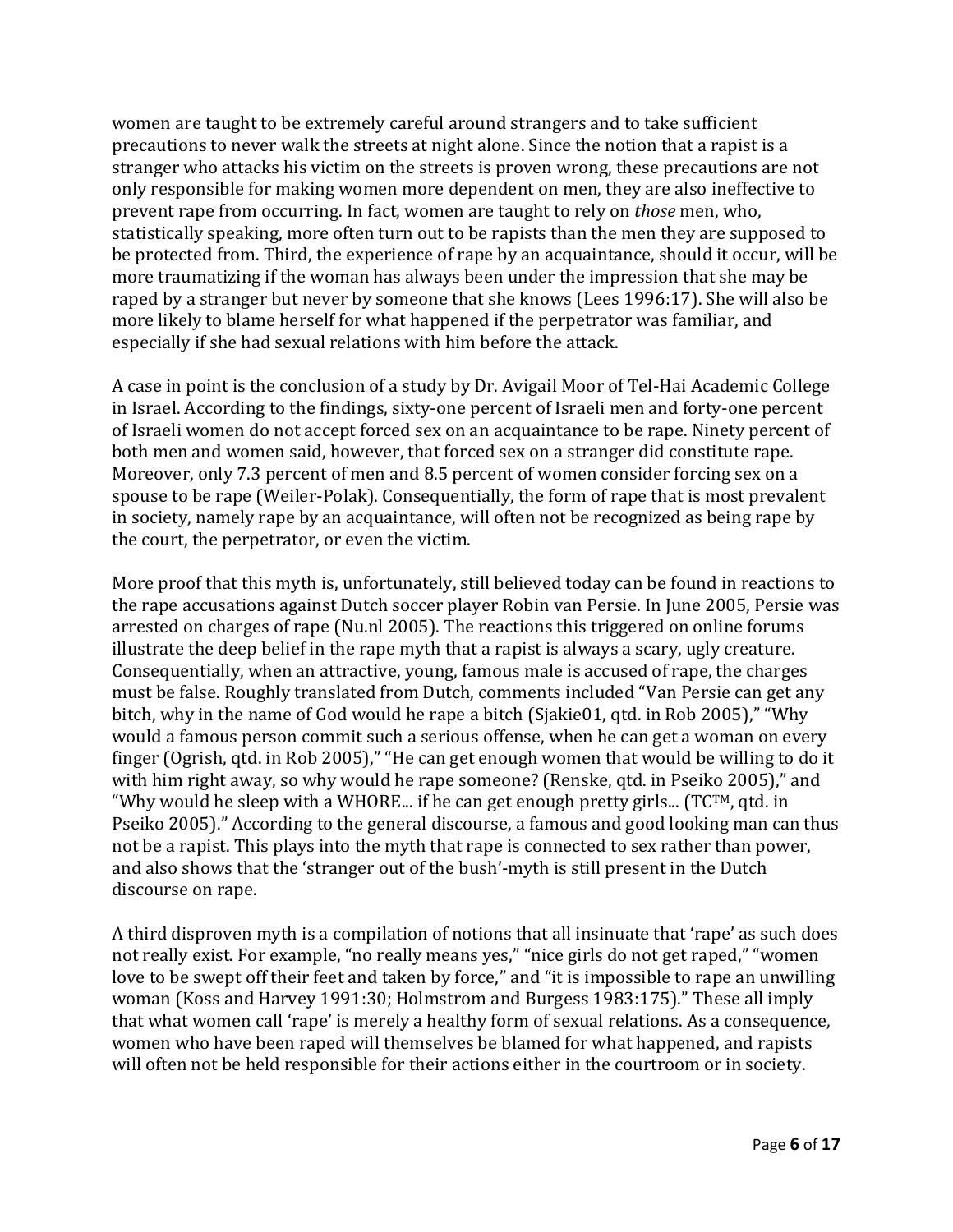One example of a rape charge in which the defendant is not believed in her accusations or the blame is cast on herself rather than the perpetrator is the case against Wikileaksfounder Julian Assange. Many believe that the rape charges against the Australian-born by two Swedish women are false, and most likely politically motivated (Diaz 2010:par. 15; Pendlebury 2010:par. 6). One of the complainants is being discredited because she was not opposed to Assange's flirtatious behavior at first. Because she was pleased with meeting Assange, some believe there has not been a rape, but merely "a one-night stand, [after which] one participant came to regret what had happened (*Ibidem:*par. 42)." This proofs pessimism in the recent discourse on the occurrence of rape.

In 1997, accusations of gang rape against Dutch soccer player Patrick Kluivert triggered a similar response. Kluivert played into the myth that an unwilling woman cannot be raped. In his biography *Kluivert,* he talks about the oral sex the complainant claims she was forced to perform on all four of her attackers. He argues that if she really did not like it, she could have 'simply started biting,' so she could have mimed at least one of her attackers for life (in PrivePunt 2006:par. 8). This, of course, disregards the implicit threat hanging over the victim, the fear which she is acting upon, and the helplessness of one woman versus four attackers. The Dutch discourse on rape thus still allows for this myth to continue to exist.

A fourth invalidated myth is the level of psychical violence used in an average rape (Koss and Harvey 1991:30). Although violence and the threat of violence is a determining factor in rape, psychical injuries may not always occur as a result of the attack. It is important to note here that there are different kinds and definitions of force (Holmstrom and Burgess 1983:167). For example, when a man forces a woman to perform certain acts by threatening her verbally, physical violence as such does not need to occur, while it is still a form of sexual violence. Unfortunately, this is not always acknowledged. As a consequence, a rape victim who has not sustained physical injuries will not easily be believed when coming forth with her story. Moreover, in this situation it is more likely for the raped woman herself to be blamed for what happened, since she supposedly did not resist as much as she ought to have done. I will discuss the subject of actively resisting rape in more depth later on in this thesis.

The assumption that rape naturally involves strong physical force can be seen, for example, in the difficulties the complainants had in making their case against Katsav. A. describes the inexplicit threat that her boss held over her, as well as the repercussions that would likely be involved with her resisting her boss' advances. Although physical violence did not play a big part of the initial harassment phase, A. describes "an environment of humiliation, unwarranted sexual advances and fear (Edelman 2011 par:1)." Among other demeaning acts, Katsav rubbed against his subordinate, touching her leg and behind, making her feel unpleasant, uncomfortable and embarrassed the whole time. Although Katsav never explicitly told her he would hurt or fire her if she would not cooperate, A. always felt this would be the inevitable outcome of her resistance, because of the imbalanced relationship between them. She further recounts the difficulty in hanging up the telephone, even though he was making inappropriate remarks, telling her to undress for him. Only in a later stage of the harassment, when A. struggled, in vain, to get away from her rapist, did physical violence play a bigger role in the affair (Ibidem par:7-9,11,12,18). The emotional violence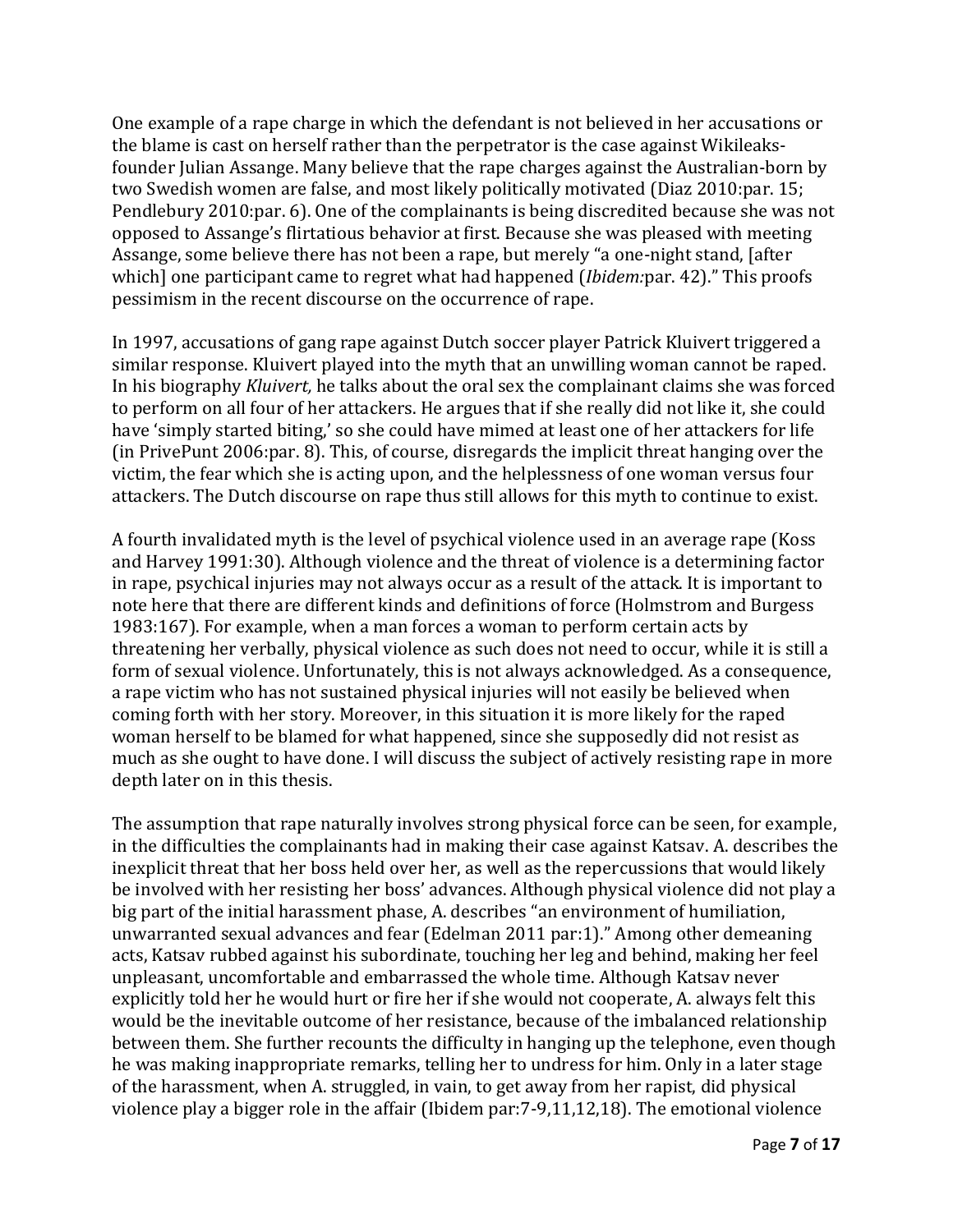exerted by Katsav on his employee at the time is thus evident. At the same time, a lack of tangible evidence of violence done to A. keeps outsiders from believing her, rather accusing her of lying. One example is, Ilana Belhasan, a resident of Katsav's hometown Kiryat Malakhi, who claims that "[Katsav] probably made a mistake, but the girls who were with him... set him up (qtd. in Yagna 2010b:par. 3)." When a rape victim is not physically hurt in a visible way, it is thus near impossible to convince people in the Israeli discourse of their story.

Another example is seen in the case against the *Pijnacker Noord-Groep.* This is the name given to a rape gang from the Dutch town of Pijnacker. From 2005-2009 they have been involved in the gang rape of an unknown number of girls. The police however, note the differing levels of violence exerted in each case. While some girls were tied and beaten, others were 'only' intoxicated with alcohol and drugs (*De Telegraaf* 2010:par. 4). All the girls testify they have been raped by several men against their will, they can be heard saying 'no' on videos that were made by the rape group and later confiscated by the police (Barends 2009:par. 6). Still, partly due to a lack of physical injuries, the court did not find the men guilty of rape (West 2010:par. 1). Evidently, when a raped woman does not have the physical injuries to show it, she will not easily be believed in the Dutch rape discourse. Furthermore, this also reinforces the myth that rape is more closely related to sex than to violence.

# **Women as Victims**

The rape discourse causes women to be victimized in two ways. First, *all* women are treated as potential rape victims. Sometimes their inability to defend themselves without help from a male is stressed, while other times it is emphasized that women can and *should* be able to fight back to avoid rape from happening. In the first scenario the victimization is obvious because it forces women to always be dependent on men. Although the second scenario might seem to be a more satisfying and empowering message, this approach also causes its own unwanted consequences, which I will address later on. The second way in which the current rape discourse victimizes women is that it labels women who have been raped *victims* over and over again.

When much emphasis is put on the horrors and destructiveness of rape, women are effectively taught to live in fear, to see all male strangers as potential rapists and themselves and other women as potential victims. One result of this is the damaging effect on a woman's self-respect (Buss and Malamuth 1996:166). Moreover, a constant fear of rape leads to "behavioral restrictions that limit women's participation in social life (*Ibidem*:173)." Brownmiller outlines four main assumptions implicated by these restrictions. First, a woman will most likely not be able to defend herself or another woman. Second, male presence is always necessary to provide security for a woman, even though it is men who deny her that security in the first place. Third, a woman cannot act freely and independently without knowingly putting herself at risk of being sexually assaulted. Fourth, a woman should give up her freedom of choice, individuality, and independence (Brownmiller 1975:399). In effect, when a woman disobeys these cultural rules, responsibility for whatever happens to her will be attributed to herself (*Ibidem*:398).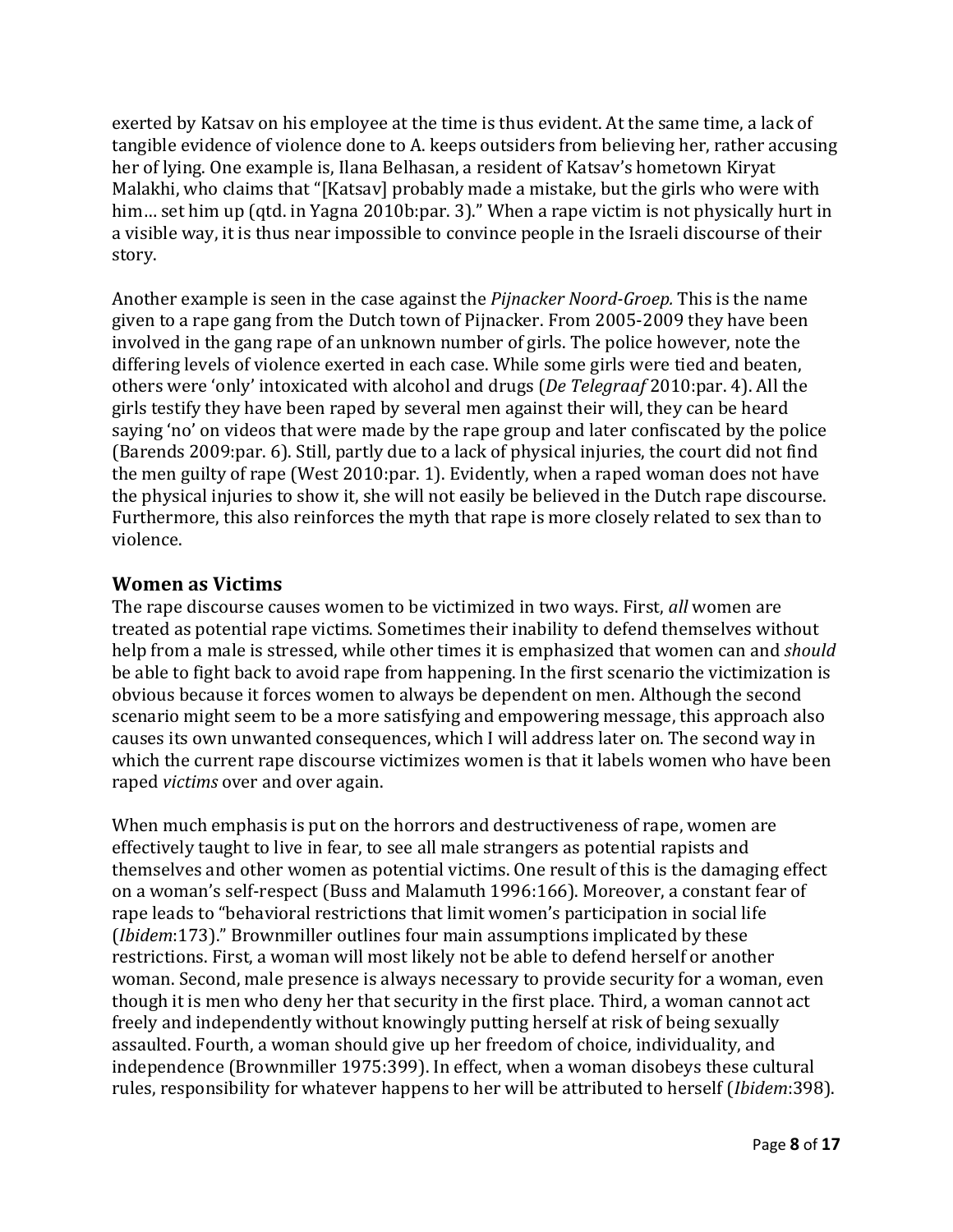When a raped woman presses charges against her rapist, it is indeed often stressed by the defense lawyer that "since the victim went to the place willingly, she knew what would happen (Holmstrom and Burgess 1983:174)." Furthermore, this generates the feeling for women that they are completely helpless in the event of an attempted rape (Koss and Harvey 1991:257). As a result, even without ever being raped, women are already being victimized by the well-meant advice that exists in the current rape discourse.

Many caretakers of raped women are adding to the victim-discourse. Professor of Psychiatry Mary P. Koss and clinical and community psychologist Mary R. Harvey, for example, are systematically referring to raped women as victims. In their book *The Rape Victim: Clinical and Community Interventions*, a work which gives advice on how to deal with rape victims, they give their explanation for this. According to them,

The word "victim" is appropriate for the person who is raped because it means "one who is acted upon and usually adversely affected by a force or agent, one who is subjected to oppression, hardship, or mistreatment, or one who is tricked or duped (Webster's Ninth New Collegiate Dictionary 1985)." The word victim, however, also can denote "one that is injured, destroyed, or sacrificed (Koss and Harvey 1991:ix)."

On rape itself, they have this to say: "Experiencing sexual violence transforms people into victims and changes their lives forever. Once victimized, one can never again feel quite as invulnerable. Rape represents the most serious of all major crimes against the person, short of homicide (*Ibidem*:1)." Defining rape as something that is capable of destroying one's life, and thus defining a raped woman as someone whose life has been shattered, automatically indoctrinates women who have been raped with the idea that their lives have lost meaning. It also instills a greater fear in women who have not been raped, which in turn causes them to be more willing to give up their independence. After all, if rape is indeed the second worst crime that a person could be subjected to, then one's freedom of movement and independence may seem like a small sacrifice to avoid this from happening.

Koss and Harvey themselves also admit that the victim-label can have unwanted consequences. Since traditionally, raped women are seen as "damaged goods that have lost their value (Taylor et al, *qtd.* in Koss and Harvey 1991:17)," many women prefer not to come forward after being raped: "When a woman acknowledged her status as a victim, some degree of devaluation and stigmatization inevitably is incurred. As a result of these influences, there is considerable motivation to avoid identification with the role of a 'rape victim' (Koss and Harvey 1991:17)." Koss and Harvey, however, do not offer a solution which would de-stigmatize rape, for example by stressing that the raped woman is still the same person as she was before, and only the rapist should be blamed. Instead, they merely express their sorrow over the fact that not more women are willing to take on the humiliating label of *victim*.

Except for the counter productivity of such a definition of rape, it is also highly controversial and subject to discussion. Germaine Greer, for example, poses that a woman who has been raped "may be outraged and humiliated but cannot be damaged in any essential way by the simple fact of the presence of an unwelcome penis in the vagina (*qtd.*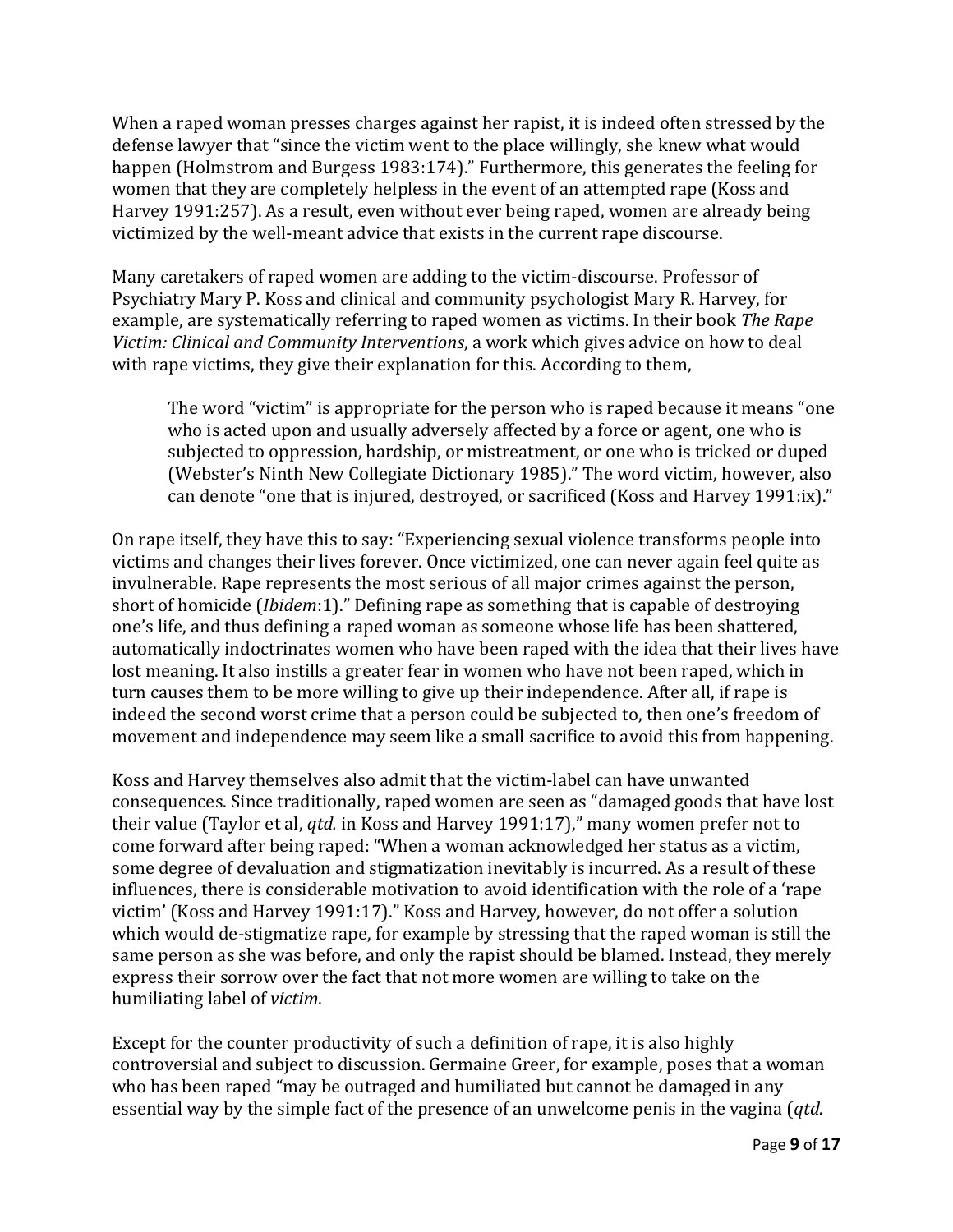in Lees 1996:257)." The devastating and life-changing effects of rape are thus questionable. Also, not everyone accepts Koss and Harvey's excessive use of the word victim. For instance, Sue Lees in her book *Carnal Knowledge: Rape on Trial* comments, "I shall also use 'survivor' to avoid the perils of permanently labeling a woman as a victim and to imply that, though a woman is changed by such an experience, she is not powerless to rebuild her life (Lees 1996:1)." Although still not perfect, *survivor* is a favorable option to *victim.* Even people who have lived through the Holocaust are named *survivors* rather than *victims*. The constant use of the word *victim* for a woman who has been raped thus implies that a single sexual assault does greater damage to a woman than being subjected to the Holocaust. Assigning rape and rapists with this power is only damaging to women. Using the term *survivor* thus eludes the victimization implicated by the term *victim.* However, in my opinion it is still not a flawless term, because it attributes too much importance to rape, turning a woman who has undergone rape almost into a heroine, who has accomplished something special. In this thesis, I will therefore not use the term *survivor*, and only use the term *victim* when talking directly about the rape. Just as a person involved in a car accident may be referred to as a victim of a car accident, so can a woman who has been raped be referred to as a victim of her rapist. However, just like that person who was in a car accident will not still be called a victim a year after the occurrence, I will not label women who have been raped in the past victims still.

Research on possible worsening effects of help programs for rape victims has been conducted. One example of a written report on such a research is "Community Services for Rape Survivors: Enhancing Psychological Well-Being or Increasing Trauma?" by Rebecca Campbell and her colleagues. The writers in this article focus on the process of *secondary victimization*, or, *the second rape*, which occurs when a rape victim has been denied help (Campbell et al. 1999:847). Although the line of approach in their article differs from mine—since theirs focuses on the denial of a victim-status, while mine is concerned with the over-emphasizing of one—the fact that unwanted effects of community services are being investigated already shows that knowledge on what the best approach is in dealing with raped women is uncertain at best.

# **Danger/Incapability of Fighting Back**

Another focus of the general discourse surrounding sexual assault involves the ability of women to *fight back*. This can be seen in advice given to women to join self-defense classes to enable them to protect themselves. Holmstrom and Burgress, for example, stress the importance of teaching women how to avoid rape when facing an attacker (1983:xxxii). Although this seems agreeable at first, it also brings negative consequences with it. First, it affects the lives of women who have not been raped, making their lives orbit around the possibility of rape. Rape then gets assigned more value than it is worthy of. Second, it also has negative effects on a woman who *has* been raped. Since she has been taught to defend herself, she will likely blame herself in case she fails to actually protect herself when faced with an attacker. In fact, researchers have found that women who were under the impression that they would be able to defend themselves if necessary are more probable to develop a trauma after rape than women who were unprepared. These former are more prone to blame themselves for what happened, because they believe, like they always had,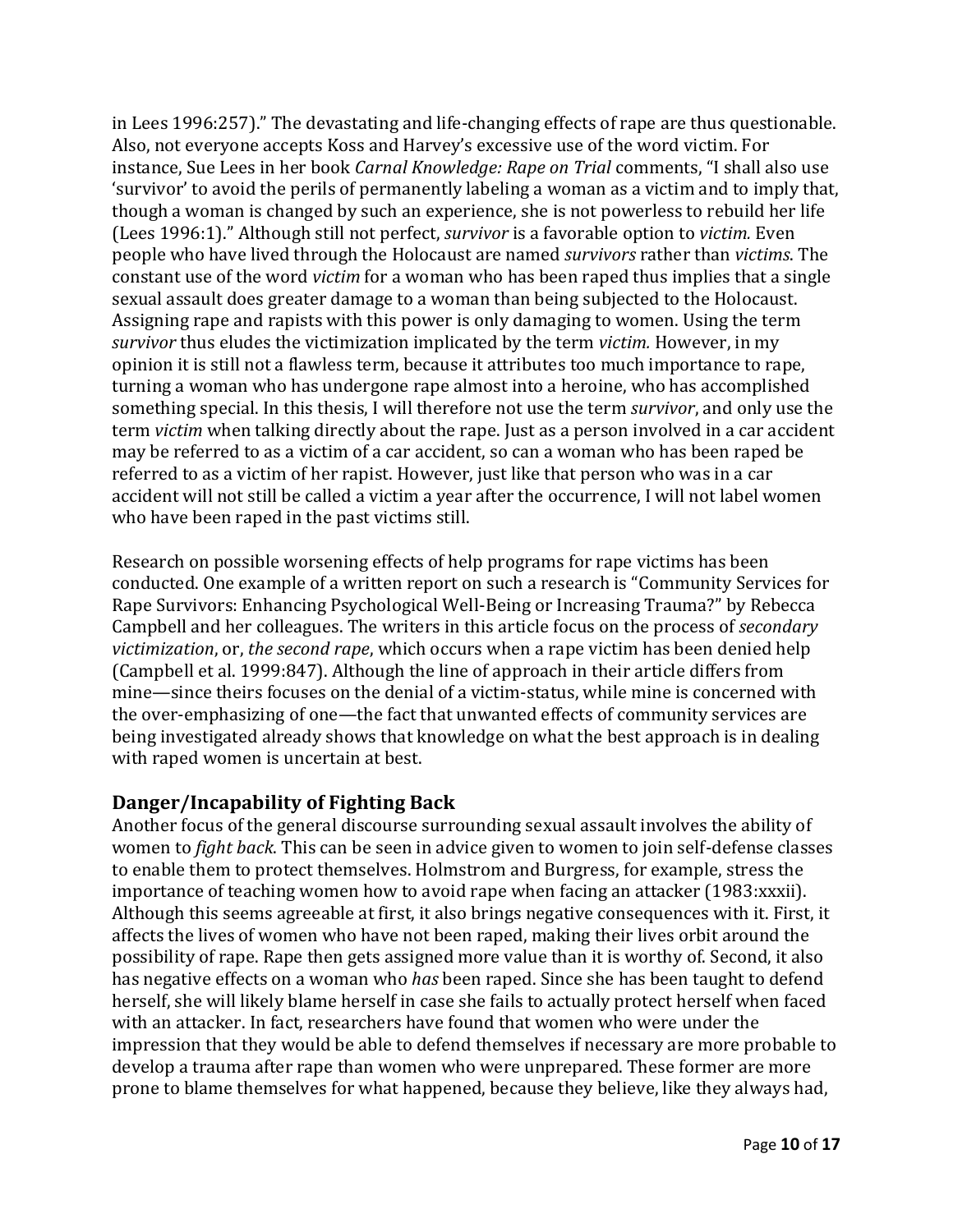that they should have been able to protect themselves (Foa and Rothbaum 1998:78-9). Consequently, the better a woman is trained in self-defense, the higher the risk of a psychological trauma will be if she is unable to defend herself in the event of an attack.

Moreover, the insistence on women to physically resist a sexual attack is furthering the notion that sexual violence and non-sexual violence are two inherently different subjects. After all, the advice for people facing a robbery is generally to cooperate with the robber, and to not resist at all. Also, a person claiming to have been robbed is not expected to provide the police with tangible evidence of the attack (Brownmiller 1975:383). Women who do not suffer significant physical damage after a sexual assault, however, are less likely to be believed when pressing charges. This leaves women in a no-win situation. Either they resist intensively, which will increase the chances of serious injuries, including death, or they do not resist with all their might, in which case they will have a hard time convincing the police and even beloved ones that a rape actually occurred (Holmstrom and Burgess 1983:175; Lees 1996:184).

Another consequence of this part of the rape discourse is the fact that it reinforces the idea that women are always capable of resisting rape. It thus confirms the myth that women cannot possibly be raped against their will (Holmstrom and Burgess 1983:1975). This results in the preconception that women claiming to have been raped should be able to show visible bodily injuries (Koss and Harvey 1991:30). This, in turn, strengthens the idea that a raped woman should have been able to avoid it. After all, if she did not have the injuries the police are looking for, she surely did not resist aggressively enough. This can increase the chances or severity of a psychological trauma. Apart from a lack of active resistance, sometimes a woman facing rape will also be forced to actively *participate* in certain acts. This results in a feeling of guilt in most rape victims (Gregory and Lees 1999:133; Foa and Rothbaum 1998:119). By expecting women to resist violently and by requiring them to show visible bodily injuries after an attack, the idea will be instilled in women that they *should* be capable of preventing sexual assault from taking place, putting the blame on themselves in case resistance proves futile (Foa and Rothbaum 1998:134). It should be noted that male victims of rape generally do not resist more than female victims, regardless of the level of violence they are subjected to (Gregory and lees 1999:133). Instead of blaming the lack of physical resistance on a lack of willpower or physical strength, it can thus more accurately be attributed to a natural "*inhibition* against striking out (Brownmiller 1975:403, emphasis mine)."

Alternatively, it seems much more productive to teach women that passive behavior during any kind of assault, including rape, is normal and cannot be blamed on the victim (Foa and Rothbaum 1998:134; Gregory and Lees:133). Also, the emphasis in rape discourse should change from *avoiding* rape as the main priority, to *survival* and the prevention of physical injuries as the main priority. Frederic Storaska, for instance, advises women to first and foremost avoid death and mutilation. To that end, they should refrain from aggravating their attackers (*qtd.* in Koss and Harvey 1991:258-9). Foa and Rothbaum also advise caretakers of rape victims to focus on the fact that they survived the attack as the most important thing. A lack of resistance does not shift the blame from the attacker to the victim (Foa and Rothbaum 1988:114).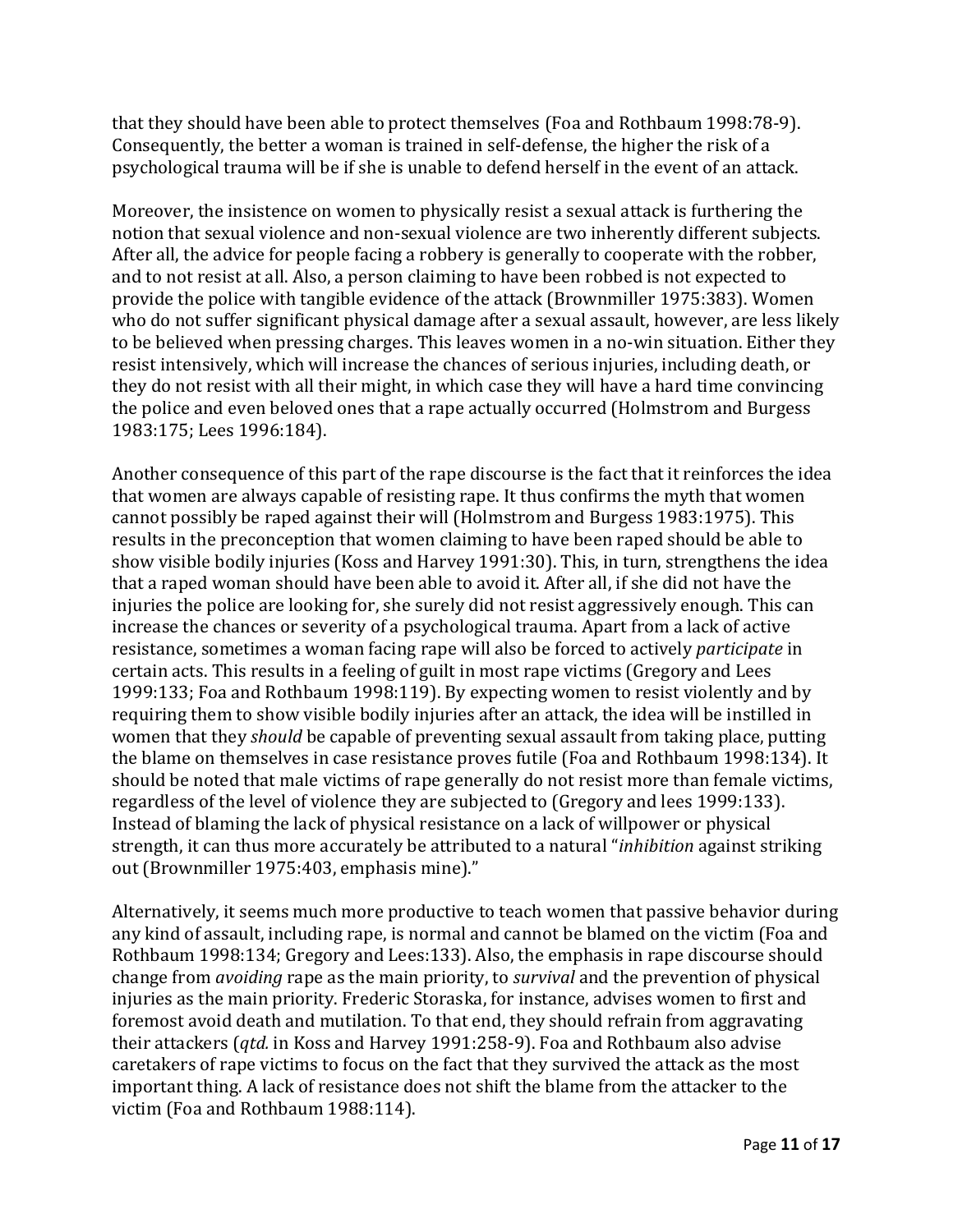## **Post-Traumatic Stress Disorder**

Earlier in this thesis I touched upon the subject of the controversy surrounding the supposed traumatizing effects of a rape experience, and here I will discuss it in more depth. The fourth edition of the Diagnostic and Statistical Manual of Mental Disorders defines trauma as "an event that involves perceived or actual threat and elicits an extreme emotional response." The symptoms include a cutting fear and feelings of helplessness (Foa and Rothbaum 1998:xi). The most frequent type of trauma resulting after rape is PTSD (*Ibidem:*27), and this trauma haunts almost fifty percent of raped women (*Ibidem:*8). Most cases of PTSD are only mild, and will disappear after several days or weeks. However, between ten and fifteen percent of victims of severe traumas, including but not limited to rape, will suffer from an intense case of PTSD, which is characterized by "flashbacks, nightmares and (most importantly), by numbing or dissociative symptoms (*Ibidem:*25-6)." I argue, however, that the development of PTSD or other traumas after rape is not a natural phenomenon, but in fact encouraged by the general discourse.

One of the ways in which the development of trauma is stimulated by the present discourse on rape is the continuous referral to raped women as *victims*, as I have already explained above. A second feature of the rape discourse that increases the chances of trauma development is the idea that women are less worthy once they have been raped (Holmstrom and Burgess 1983:1). In part this has to do with the outdated but ever-existing notion that women have to remain pure and chaste. Any sexual activity, even when it takes the form of non-consensual violence imposed on a woman, will stain her standing and reputation. Although nowadays it is common for women to be sexually active before or outside of the marriage, it is still strongly discouraged (*Ibidem:*192). While boys are motivated by their parents to be sexually active, girls are taught to abstain from it (Koss and Harvey 1991:32). Men thus grow up to be aggressive and authoritative, while women become passive and obedient (*Ibidem:*124). Women who have been raped are often seen as "damaged goods that have lost their value (*Ibidem*:17)." A raped woman will be devalued in two ways simultaneously, since they are being stigmatized both by having had '*sex'* and by being a *victim* (Lees 1996:212). In certain communities, rape can even damage a woman's reputation to the extent that she will be ostracized and expelled from the community (*Ibidem*:1).

A third cause for the development of traumas after rape is the way authorities deal with rape afterwards. The way rape victims are being treated both immediately after the crime at the police station and hospital and later at court often induces them to feel "depersonalized, lost, and neglected (Holmstrom and Burgess 1983:96)." At the police and in the courtroom, a raped woman is often disbelieved and interrogated about her sex life, amongst other things. Frequently, she will feel as if *she* was the one on trial (*Ibidem:*128). The aspects most rape victims complain about are related to the energy, time, and finances they have to invest in the court case. Moreover, because of the long duration of the trials, victims tend to forget specific details of the attack, which weakens their story (*Ibidem:*128). Even if the complainant wins the case, it will often only be perceived as a minor victory (*Ibidem:*254).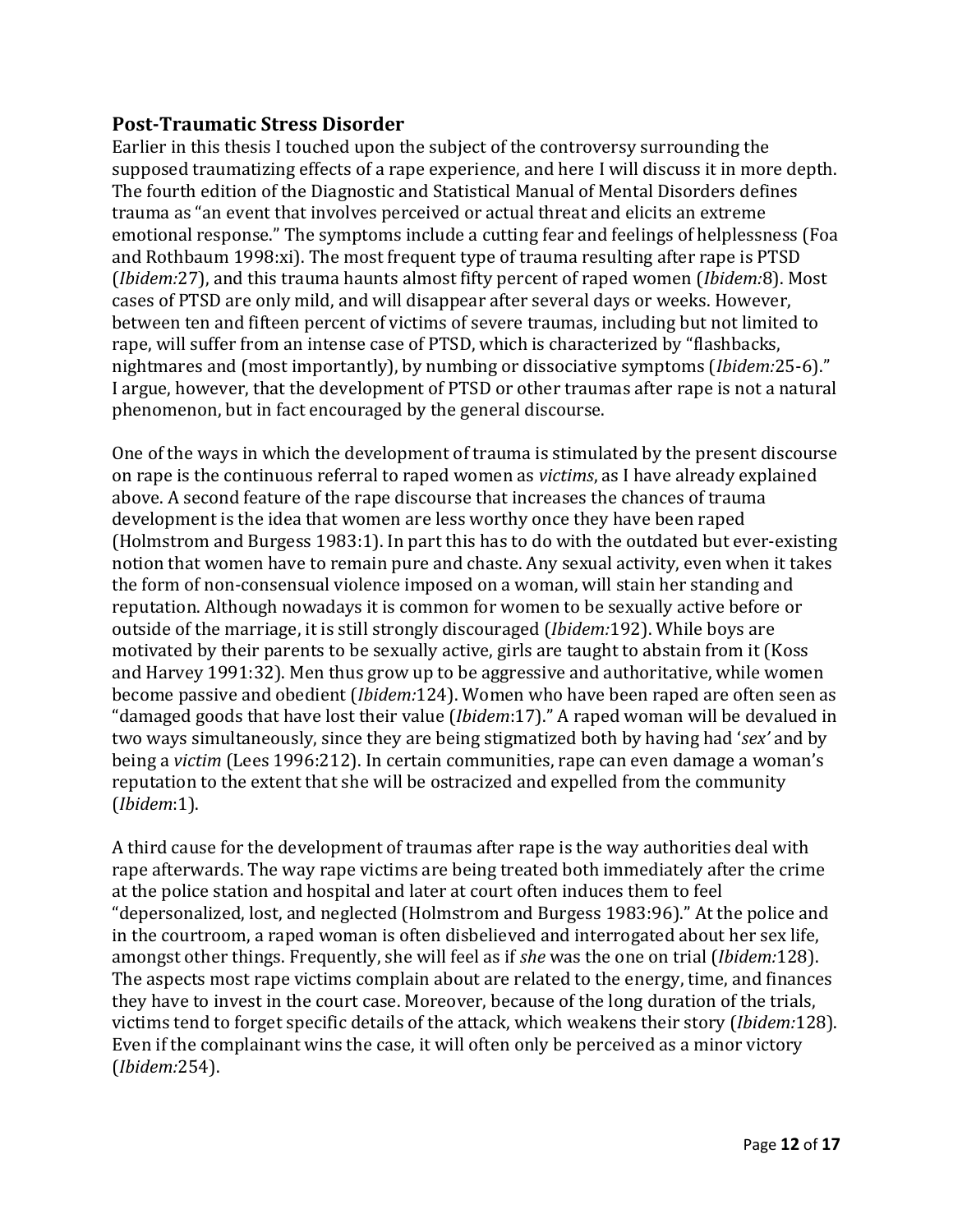#### **A New Discourse**

I have so far made clear the ills in the current discourse on rape in our society. The next step is to create a *new* discourse that could challenge the unwanted consequences resulting from the old one. This new discourse should first of all not fall into the traps of the old rape myths. It should thus emphasize that rape is a form of violence, while at the same time the presence of extreme physical violence should not be overestimated. Also, both the existence of rape as a social phenomenon and the fact that most cases of rape take place between acquaintances should be stressed. Second, the excessive use of the word victim should be eliminated from the discourse, unless the attack took place a very short time ago. Third, the society should stop urging women to learn how to prevent rape from happening to them. Fourth, it should be avoided to refer to the development of a post-rape trauma as inevitable or logical. The needed changes, however, do not stop here.

Another important step in changing the status-quo is to rectify criminal charges assigned to rapists. When interpreting rape as an act of violence that damages a woman physically but not necessarily psychologically, the penalties for sexual offenders should be lowered to be more in accord with the crime. Brownmiller is amongst those who urge that the penalties for sexual assault should match those for *aggravated assault* (1975:379). Germaine Greer even argues that the crime of rape should be eliminated completely (in Buss and Malamuth 1996:257). In addition, the great differences in penalties issued for different types of sexual assault should be erased, although the specific laws differ per country. In the United Kingdom, for instance, the penalties for sexual assault directed against men differ from those against women (Temkin 2002:70). This undermines equality for men and women, and also implies that sexual violence has different psychological effects on male and female victims. This, in turn, indoctrinates women again with the idea that a traumatic disorder is imminent to develop in them after rape. This also relates back to the issue of victimization. A second asymmetry in legal punishments for sexual offenses lies in the differences between the penalties for statutory rape and those for incest. In the United States, the penalty for the former could reach up to a life sentence, while in the latter case the penalty is usually under ten years. This proves that jurisdiction concerning sexual assault is set mainly to safeguard patriarchal interests (Brownmiller 1975:382).

Furthermore, as Caringella reminds us, the *semantics* used in defining rape need to be altered. For one, the word *consent* is problematic, since it insinuates a woman's inherent passiveness. It should therefore be replaced by *agreement*, which stresses the equality of men and women in sexual relations (Caringella 2009:109-10). Similarly, *non-consent* should be replaced by *non-agreement* (*Ibidem:*118). Moreover, the law should state more clearly that agreement in sexual contact is never implied by default, but should be actively and positively made clear by both parties involved (*Ibidem*:118). In defining concepts such as sex, rape, and agreement, it is of grave importance to start addressing the subject of rape through a woman's viewpoint, since it is *women* who actually experience the amount of force or non-agreement leading up to rape (*Ibidem*:165). Moreover, the male perspective that is currently being used to define both sex and rape has time and again been proven insufficient. It is now up to women to decide what is and is not reasonable in terms of force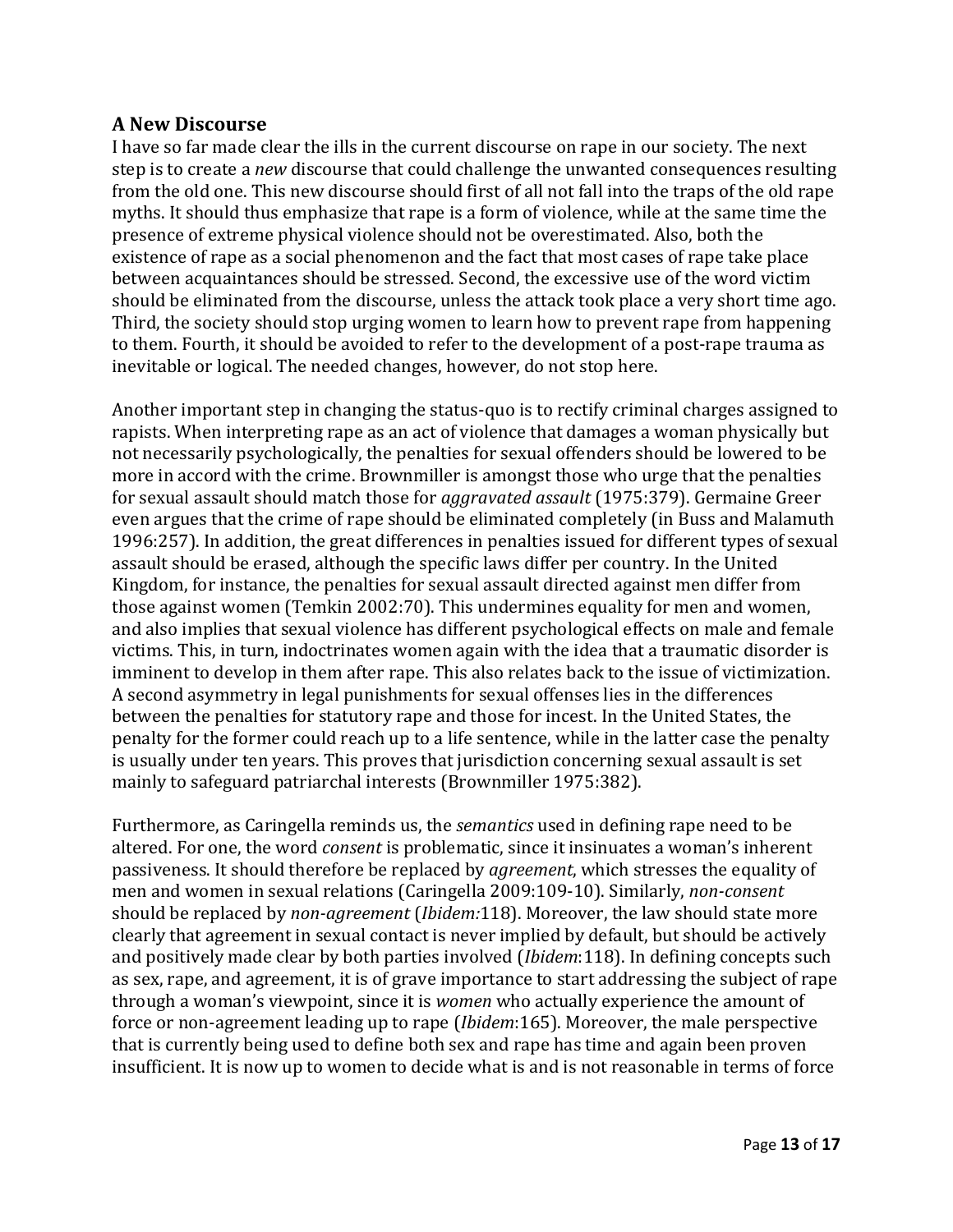(*Ibidem*:165), since the male view on sexuality is that of a masculine activity incorporating both sex and violence (Holmstrom and Burgess 1983:xxiii)."

Lastly, the assumption that we can eliminate rape from the society altogether must be abandoned, since it is an infeasible goal. Instead of the excessive focus on *preventing* rape from occurring, we should do more to decrease the chances of trauma development among those women who have actually been raped. Sexual violence will, after all, always have a presence in any society. Rather than teaching young girls how to spend the rest of their lives in fear while trying to prevent atrocities from happening to them, we should teach them that there is, in fact, life after rape. The value of their life, it should be stressed, is of greater importance than their chastity or pureness. Survival is the top priority of any physically violent attack, and rape should not be made into an exception, even if this means to subject oneself to an attacker (NCASA in Koss and Harvey 1991:258). To combat the patriarchal structures that uphold the notion that women are and should be subordinate to men (Brownmiller 1975; Buss and Malamuth 1996:131), girls should be taught independence and social freedom (Koss and Harvey 1991:127).

# **Conclusions**

In this thesis I have pointed out several problematic aspects of the prevalent rape discourse. I started out by listing several existing myths surrounding rape which have been disproven in the past, but are still widely held as truthful, and the consequences they bare. First is the myth that rape is sex, rather than violence. Second is the false believe that rapists are usually strangers to their targets. Third is the assumption that it is impossible to rape an unwilling woman, and that rape consequentially does not really exist. Last is the idea that rape must involve extreme physical violence, disregarding the power of verbal and psychological force and threats.

Second, I illustrated how the current rape discourse contributes to the victimization of all women. First, women who have *not* been raped are seen as potential rape victims, and are therefore subjected to the consequences of rape without rape actually taking place. Second, women who *have* been raped are taught that what has happened to them is a life-altering, traumatizing event from which they will never fully recover. The danger lies mostly in the self-fulfilling prophecy, leading raped women to believe that they *should* be traumatized.

Third, I explained how the idea that women can and should always resist a physical attack with all their might is harmful for women and should be abandoned. It leads women to arrange their lives according to the possibility of a potential rape attack. Moreover, women who are taught that they are capable of protecting themselves are more prone to blame themselves if they are in fact proven wrong, than women who were completely unprepared. Furthermore, by treating sexual and non-sexual assault so differently, the idea of rape as a form of sex is confirmed. In addition, by endorsing the idea that women can always defend themselves against an attacker, the myth that an unwilling woman really cannot be raped is strengthened.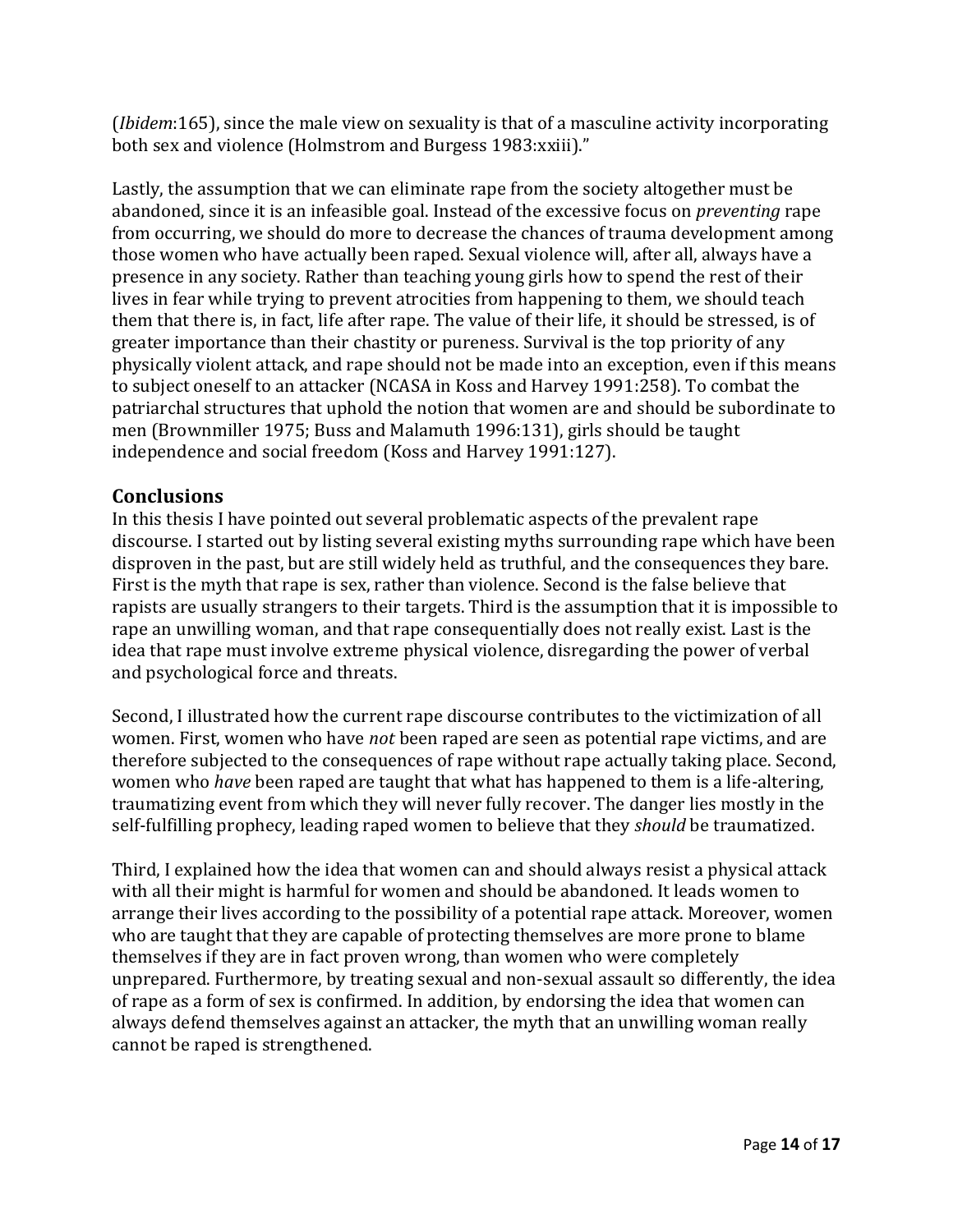Fourth, I disputed the idea that women who have been raped are inevitably deeply traumatized as a result. When women develop a trauma after being rape, it is not a direct result of the rape itself, but rather of the discourse surrounding it. First, by consistently referring to a woman who has been raped as a victim, the risk of trauma development increases, and the degree of the trauma will be worse. Second, the ever-present notion that a woman who has been raped loses value also adds to the trauma. Third, by questioning her story and acting uninterested, policemen, medical workers, and other authorities will make a rape victim feel less worthy and at least partly to blame, both of which will increase the trauma.

After listing the wrongs in the contemporary discourse surrounding rape, I have given an overview of what a new discourse should look like. When all the above-listed myths and problematic aspects have been removed, there are still several points of importance. For instance, the criminal charges given to rapists should be more fairly distributed. For one, the penalties should be lower to fit the crime better. Second, the different penalties for attacks against male and female victims should be dismissed, alongside the considerable differences in punishment for offenders of statutory rape and incest. A second point is that the semantics of the criminal definition of rape should be altered, so that we will no longer speak of a woman's *consent*, which has passive connotations to it, but rather a woman's *agreement*, which presumes a more willing, active role on her side. Moreover, issues regarding rape should be seen from a female point of view, since it relates to them the most. Third, we should completely relinquish the idea that rape can be fully eliminated. It is of greater importance to teach girls from a young age on to be independent. Also, they should be taught that their life is more important than chastity, and that there is life after rape.

In order to bring about the necessary changes, we need to go through the media, which is the main catalyst for the conservation of the outdated rape discourse. However, there exists a "reciprocal relationship between the construction or production of news and other coverage about a given phenomenon (…) and the consumption of media-generated imaged and stories about that phenomenon (Caringella 2009:59)." The media is thus not only an influence on its users but can also be influenced by them. This shows the necessity to change the mainstream discourse on sexual assault. A change in the academic formulations can serve as a first step in bringing about change. Thereafter, a change of wording should be instated in the educational sphere, by which the general public will quickly and widely be addressed (*Ibidem*:278). Shifts in the academic and educational discourses can incline the media to follow suit. In the process, we should be careful, however, not the vilify men in general (Buss and Malamuth 1996:310). To assume that an entire sex is conspiring together with the goal of denigrating the entire other sex is incorrect and counterproductive. What is needed is cooperation between the sexes in the field of communication and understanding. After all, the key to reducing sexual crime lies in societal changes, which men and women should try to bring about together.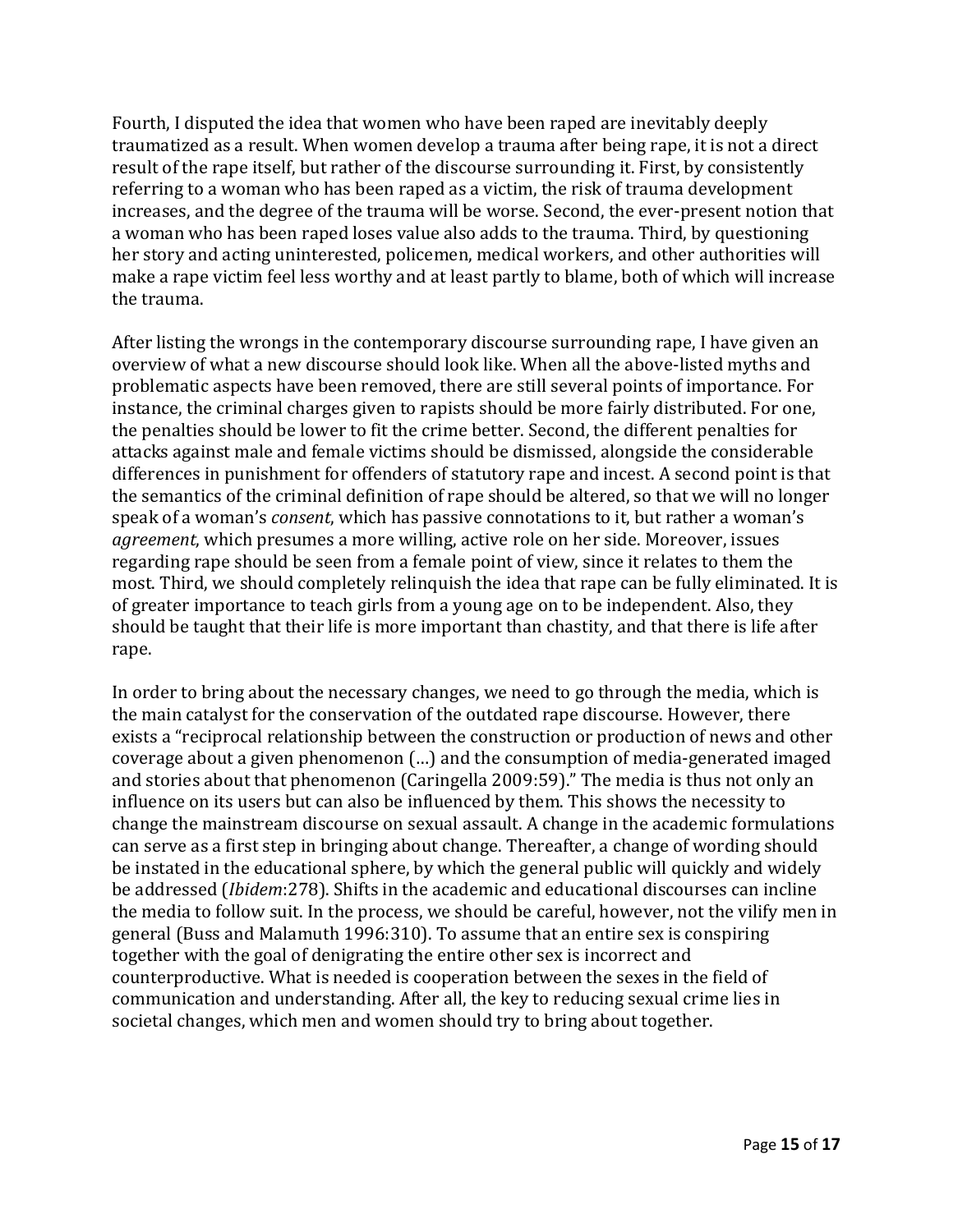## **References**

- AD. "Opstelten: Verkrachters Altijd Achter de Tralies," *AD.nl*, November 18, 2010. http://www.ad.nl/ad/nl/3042/Rutte-I/article/detail/537989/2010/11/18/ Opstelten-Verkrachters-altijd-achter-de-tralies.dhtml.
- Barends, Ivo. "'Vrijwillige' Seks op de Film Gezet." Trouw.nl Augustus 5, 2009. Accessed April 19, 2011. http://www.trouw.nl/tr/nl/4324/nieuws/article/detail/1165811/ 2009/08/05/rsquo-Vrijwillige-rsquo-seks-op-de-film-gezet.dhtml.
- Berck, Mark. "Opstelten: Verkrachter altijd de cel in!" *Mark over van alles* November 18, 2010. Accessed April 19, 2011. http://0308783450.nl/2010/11/opsteltenverkrachter-altijd-de-cel-in.
- Brownmiller, Susan. 1975. *Against our Will: Men, Women and Rape*. New York: Simon and Schuster.
- Buss, David M. and Neil M. Malamuth (eds). 1996. *Sex, Power, Conflict: Evolutionary and Feminist Perspectives*. New York: Oxford University Press.
- Campbell, Rebecca, Tracy Sefl, Holly E. Barnes, Courtney E. Ahrens, Sharon M. Wasco and Yolanda Zaragoza-Diesfeld. 1999. 'Community Services for Rape Survivors: Enhancing Psychological Well-Being or Increasing Trauma?' in Journal of Consulting and Clinical Psychology, Vol. 67, No. 6: 847-858.
- Caringella, Susan. 2009. *Addressing Rape Reform in Law and Practice*. New York: Columbia University Press.
- De Telegraaf. "Verkrachtingszaak Pijnacker Gestart." Telegraaf.nl April 7, 2010. Accessed April 19, 2011. http://www.telegraaf.nl/binnenland/6477471/\_\_Proces\_Pijnacker groep\_begonnen\_\_.html.
- Diaz, Jesus. "Wikileaks' Julian Assange Is Not Accused of Rape (Updated)." *Gizmodo* December 3, 2010. Accessed April 19, 2011. http://gizmodo.com/#!5705614/ wikileaks-julian-assange-is-not-accused-of-rape-updated.
- Edelman, Ofra. 2010. "Prosecution: Katsav Saw Women Staffers as Pool of Sexual Objects." *Haaretz*.*com* August 17, 2010. Accessed March 26, 2011 http://www.haaretz.com/ news/national/prosecution-katsav-saw-women-staffers-as-pool-of-sexual-objects-1.308548.
- Edelman, Ofra. 2011. "Katsav Rape Victim: I Tried to Resist, but He Was My Boss. *Haaretz*.*com* January 16, 2011. Accessed March 26, 2011 http://www.haaretz.com/ news/national/katsav-rape-victim-i-tried-to-resist-but-he-was-my-boss-1.337330.
- Foa, Edna B and Barbara Olasov Rothbaum. 1998. *Treating the Trauma of Rape: Cognitive Behavioral Therapy for PTSD*. New York: The Guilford Press.
- Gregory, Jeanna and Sue Lees. 1999. *Policing Sexual Assault*. London: Routledge.
- Holmstrom, Lynda Lytle and Ann Wolbert Burgees. 1983. *The Victim of Rape*. New Brunswick: Transaction Books.
- Koss, Mary P. and Mary R. Harvey. 1991. *The Rape Victim: Clinical and Community Interventions*. Newbury Park: Sage Publications.
- Lees, Sue. 1996. *Carnal Knowledge: Rape on Trial*. London: Hamish Hamilton.
- Nu.nl. "Robin van Perise Verkracht van Verkrachting." *NU.nl* June 14, 2005. Accessed April 26, 2011. http://www.nu.nl/algemeen/540677/robin-van-persie-verdacht-vanverkrachting.html.